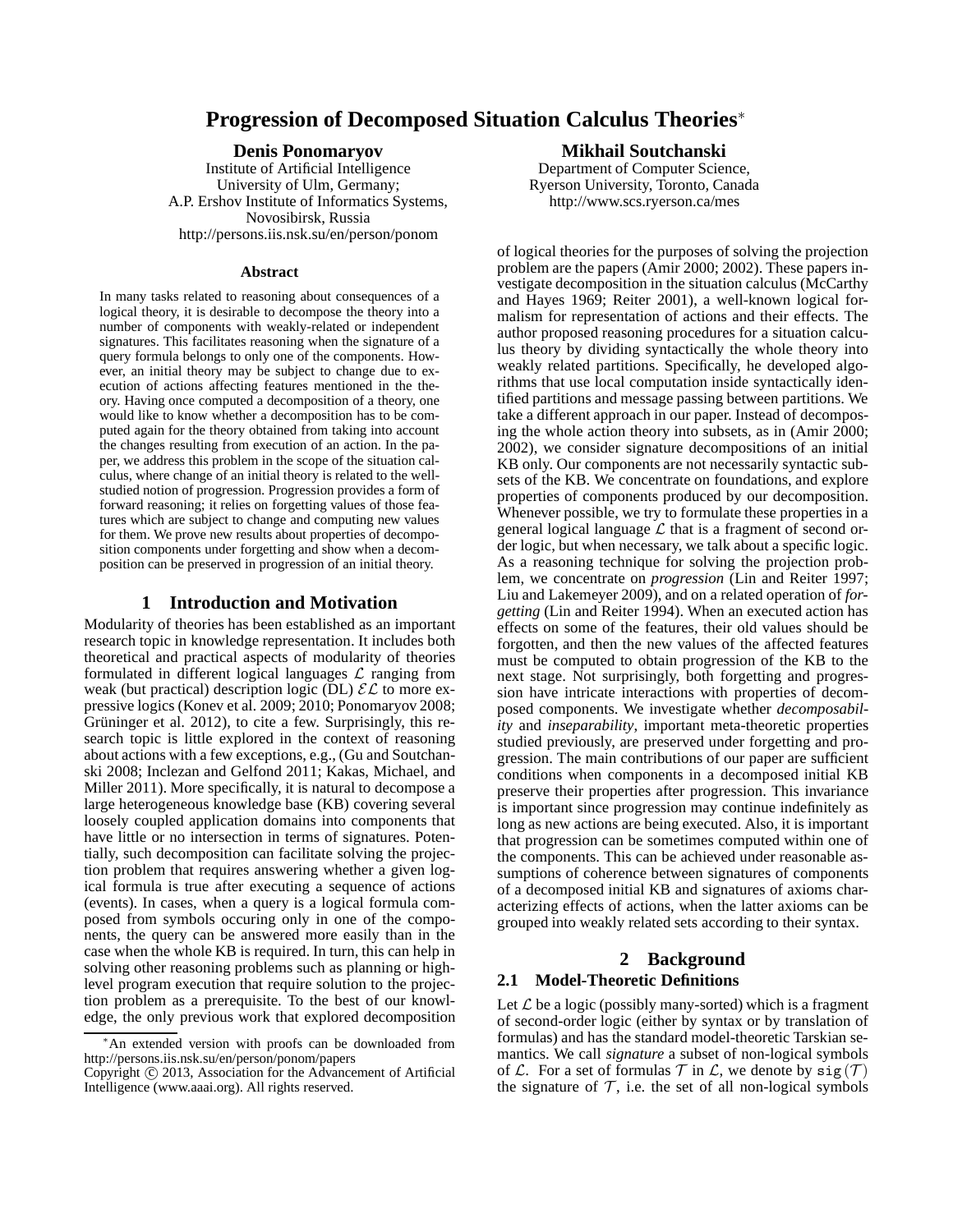which occur in T. We will use the same notation  $sig(\varphi)$ for the signature of a formula  $\varphi$  in  $\mathcal{L}$ . If t is a term in the language of second–order logic then the same notation  $sig(t)$  will be used for the set of all non-logical symbols occurring in t. Throughout this paper, we use the notion of *theory* as a synonym for a set of formulas in  $\mathcal L$  which are sentences when translated into second-order logic. Whenever we mention a set of formulas, it is assumed that this set is in  $\mathcal{L}$ , if the context is not specified. For two theories  $\mathcal{T}_1$  and  $\mathcal{T}_2$ , the notation  $\mathcal{T}_1 \equiv \mathcal{T}_2$  will be the abbreviation for the semantic equivalence. If  $T$  is a set of formulas in  $\mathcal L$ and  $\Delta$  is a signature then Cons $(\mathcal{T}, \Delta)$  will denote the set of semantic consequences of  $\mathcal T$  in signature  $\Delta$  (in  $\mathcal L$ ), i.e. Cons $(\mathcal{T}, \Delta) = \{ \varphi \in \mathcal{L} \mid \mathcal{T} \models \varphi \text{ and } \text{sig}(\varphi) \subseteq \Delta \}.$  We emphasize that this is a notation for a set of formulas in  $\mathcal{L}$ , because  $T$  may semantically entail formulas which are in second-order logic, but are outside of  $\mathcal{L}$ .

Next, we formulate two component properties of theories considered in this paper. The notion of inseparability has been previously introduced in the context of DLs, e.g., see (Konev et al. 2009; Lutz and Wolter 2010).

**Definition 1** ( $\Delta$ –**inseparability**) *Theories*  $\mathcal{T}_1$  *and*  $\mathcal{T}_2$  *in* L *are called* ∆*–inseparable for a signature* ∆*, if*  $\text{Cons}(\mathcal{T}_1, \Delta) = \text{Cons}(\mathcal{T}_2, \Delta)$ *. That is, no formula in signature*  $\Delta$  "witnesses" any distinction between  $\mathcal{T}_1$  and  $\mathcal{T}_2$ .

In other words,  $\mathcal{T}_1$  and  $\mathcal{T}_2$  are  $\Delta$ –inseparable, if for any formula  $\psi$  in signature  $\Delta$ ,  $\mathcal{T}_1$  entails  $\psi$  iff  $\mathcal{T}_2$  does. The following notion is introduced in (Ponomaryov 2008), and is applied to the study of modularity in (Konev et al. 2010).

**Definition 2** ( $\Delta$ –decomposability property) *Let*  $\mathcal{T}$  *be a theory in*  $\mathcal L$  *and*  $\Delta \subseteq \text{sig}(\mathcal T)$  *be a subsignature. We call*  $T \Delta$ –decomposable, if there are theories  $T_1$  and  $T_2$  in  $\mathcal L$ *such that*

- sig( $\mathcal{T}_1$ )∩sig( $\mathcal{T}_2$ ) =  $\Delta$  *and* sig( $\mathcal{T}_1$ )  $\neq \Delta \neq$  sig( $\mathcal{T}_2$ )*;*
- $\operatorname{sig}(\mathcal{T}_1) \cup \operatorname{sig}(\mathcal{T}_2) = \operatorname{sig}(\mathcal{T})$  *and*  $\mathcal{T} \equiv \mathcal{T}_1 \cup \mathcal{T}_2$ .

*The pair*  $\langle T_1, T_2 \rangle$  *is called* ∆–*decomposition of*  $T$  *and the theories*  $\mathcal{T}_1$  *and*  $\mathcal{T}_2$  *are called*  $\Delta$ –*decomposition components of* T *. We will sometimes omit the word "decomposition" and call the sets*  $\mathcal{T}_1$  *and*  $\mathcal{T}_2$  *simply components of*  $\mathcal{T}$ *, when the signature* ∆ *is clear from the context.*

The notion of signature  $\Delta$ –decomposition is defined using a pair of theories, but is easily extended to the case of a family of theories. It is important to realize that  $\mathcal{T}_1$  and  $\mathcal{T}_2$  need not be syntactic subsets of  $\mathcal{T}$  in the above definition. Clearly, if  $\mathcal L$  satisfies compactness and  $\mathcal T$  is a finite  $\Delta$ – decomposable theory in  $\mathcal L$  for a signature  $\Delta$ , then there is a  $\Delta$ –decomposition  $\langle \mathcal{T}_1, \mathcal{T}_2 \rangle$  of  $\mathcal{T}$ , where  $\mathcal{T}_1$  and  $\mathcal{T}_2$  are finite. Although, the union  $\mathcal{T}_1 \cup \mathcal{T}_2$  must entail all consequences of  $\mathcal T$  in signature  $\Delta$ , the components  $\mathcal T_1$  and  $\mathcal T_2$  may not be  $\Delta$ inseparable, if we demand them to be finite. For example, the set of  $\Delta$ –consequences of  $\mathcal{T}_2$  may not be finitely axiomatizable in  $\mathcal L$  by axioms of  $\mathcal T_1$ .

Both ∆–decomposition and ∆–inseparability are required to achieve modularity. Without ∆–inseparability components are not self-sufficient, since a component may not entail some of the consequences in the shared vocabulary  $\Delta$ . The ideal case is when a theory  $\mathcal T$  has  $\Delta$ -decomposition into finite  $\Delta$ –inseparable components, as noted in the following.

The well-known property of logics related to signature decompositions of theories is the Parallel Interpolation Property (PIP) first considered in a special form in (Kourousias and Makinson 2007) and studied later in a more general form in (Konev et al. 2010). Note that PIP is closely related to Craig's interpolation (Craig 1957; 2008).

**Definition 3 (Parallel Interpolation Property)** *The logic* L *is said to have the parallel interpolation property (PIP) if for any theories*  $\mathcal{T}_1$ *,*  $\mathcal{T}_2$  *in*  $\mathcal{L}$  *with*  $\text{sig}(\mathcal{T}_1) \cap \text{sig}(\mathcal{T}_2) = \Delta$ *and any formula*  $\varphi$  *in L, the condition*  $\mathcal{T}_1 \cup \mathcal{T}_2 \models \varphi$  *yields the existence of sets of formulas*  $\mathcal{T}'_1$  *and*  $\mathcal{T}'_2$  *in*  $\tilde{\mathcal{L}}$  *such that:* 

- $\mathcal{T}_i \models \mathcal{T}'_i$ , for  $i = 1, 2$ , and  $\mathcal{T}'_1 \cup \mathcal{T}'_2 \models \varphi$ ;
- $\bullet \ \texttt{sig}(\mathcal{T}'_i) \setminus \Delta \subseteq (\texttt{sig}(\mathcal{T}_i) \cap \texttt{sig}(\varphi)) \setminus \Delta.$

In fact, PIP can be understood as an iterated version of Craig's interpolation in the logics that have compactness and deduction theorem (see Lemma 1 in (Ponomaryov 2008)). Many logics known to have Craig's interpolation, e.g. second and first-order logics, numerous modal logics and some description logics also have PIP. Also, it is known that there are logics which do not have Craig's interpolation, and therefore do not have PIP. It is easy to show that in presence of PIP, decomposing a set  $T$  of formulas into inseparable components wrt a signature  $\Delta$  gives a family of theories that imply all the consequences of  $\mathcal T$  in their own subsignatures:

Fact *Let*  $\mathcal L$  *have PIP,*  $\mathcal T$  *be a theory in*  $\mathcal L$ *, and*  $\Delta$  *be a signature. Let*  $\langle T_1, T_2 \rangle$  *be a*  $\Delta$ *–decomposition of*  $T$  *with*  $T_1$ *and*  $\mathcal{T}_2$  *being*  $\Delta$ –*inseparable. Then for any formula*  $\varphi$  *with*  $\texttt{sig}(\varphi) \mathop{\subseteq} \texttt{sig}(\mathcal{T}_i)$ ,  $i \in \{1,2\}$ , we have  $\mathcal{T} \models \varphi$  iff  $\mathcal{T}_i \models \varphi$ .

In other words, in presence of PIP, inseparable decomposition components can be used instead of the original theory for checking entailment of formulas in the corresponding subsignatures. This is the reason for our interest in the inseparability property in connection with decompositions. As shown in (Amir 2000; 2002), having a decomposed theory can be beneficial even without inseparability by applying the known methods of distributed reasoning via message passing between components. However, having inseparability of components allows the reasoner to avoid message passing completely.

# **2.2 Basics of the Situation Calculus**

The situation calculus (SC) is a many-sorted predicate logic language for axiomatizing dynamic worlds. Its basic ingredients consist of *objects*, *actions* a, *situations* s and *fluents* (Reiter 2001). *Objects* are constants naming some entities, while *actions*,  $A(\bar{x})$ , are functions with possibly empty tuples  $\bar{x}$  of object arguments. A *situation* is a first-order term denoting an unique sequence of actions. Such sequences are represented using a binary function symbol do:  $do(a, s)$  denotes the sequence resulting from adding an action term a to the sequence s. The special constant  $S_0$  denotes the *initial situation*, namely the empty action sequence. The relational *fluents* are predicates that have a single situation term as the last argument. Those predicate and function symbols which do not have situation arguments are called *static*. SC includes the distinguished predicate  $Poss(a, s)$  to characterize actions  $\alpha$  that are possible to execute in  $\alpha$ , and the distinguished predicate  $s_1 \preceq s_2$  to specify precedence between situations  $s_1$  and  $s_2$ . As usual, we say that a SC formula  $\psi(s)$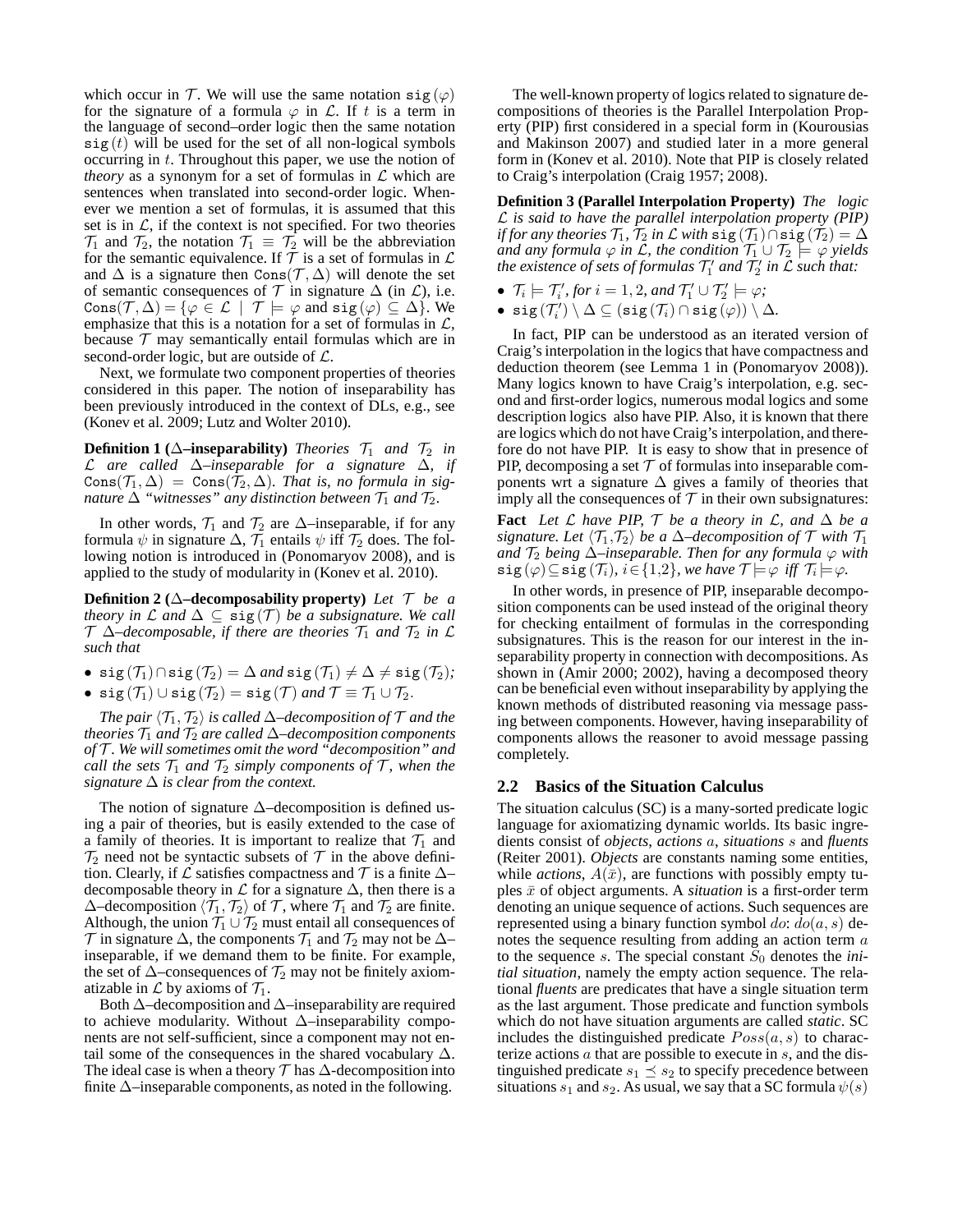is *uniform* in s, if s is the only situation term mentioned in  $\psi(s)$ , the formula  $\psi$  has no occurrences of the predicates  $Poss, \leq$ , and mentions neither quantifiers over variables of sort situation, nor equalities between situation terms.

The language of SC is used to formulate *basic action theories* ( $\beta \mathcal{A} \mathcal{T}$ s) (Reiter 2001). Every  $\beta \mathcal{A} \mathcal{T}$  consists of a set of foundational axioms  $\Sigma$  axiomatizing properties of the relation  $s_1 \preceq s_2$  w.r.t.  $do(a, s)$ , e.g.,  $\forall a, s \ (s \preceq do(a, s))$ , a theory  $D_{una}$  stating the unique name assumption (UNA) for action functions and objects, an initial theory  $D_{S_0}$ describing knowledge in the initial situation  $S_0$  as a set of sentences uniform in  $S_0$ , a theory  $D_{ap}$  specifying preconditions of action execution, and a theory  $D_{ss}$  (the set of successor-state axioms, SSAs for short). In axioms of a  $\beta \mathcal{A} \mathcal{T}$ , all free variables (starting with lower case letters) are implicitly universally quantified at front. In theory  $D_{ss}$ , there is a single SSA for each relational fluent  $F(\bar{x}, s)$ , with a syntactic form  $F(\bar{x}, do(a, s)) \leftrightarrow \Phi_F(\bar{x}, a, s)$ , where  $\Phi_F(\bar{x}, a, s)$  is a formula uniform in s with free variables among  $\bar{x}$ , a, s. We consider SSAs of the following form:

 $F(\bar{x},do(a,s)) \leftrightarrow \bigvee_i [\exists \bar{y}] a = \textit{PosAction}_i(\bar{x}, \bar{y}) \land \gamma_i^+(\bar{x}, \bar{y}, s) \vee$  $F(\bar{x}, s) \wedge \neg \big( \bigvee_j [\exists \bar{z}] a = NegAction_j(\bar{x}, \bar{z}) \wedge \gamma_j^-(\bar{x}, \bar{z}, s) \big),$ 

where  $PosAction_i$  is an action that makes the fluent  $F$  true and  $\gamma_i^+(\bar{x}, \bar{y}, s)$  is the formula expressing a context in which this positive effect can occur; similarly, *NegAction*<sub>j</sub> is an action that can make the fluent  $F$  false if the formula  $\gamma_j^-(\bar{x}, \bar{z}, s)$  holds in s. The optional  $[\exists]$  means quantifiers over variables  $\bar{y}, \bar{z}$ , if any, other than those in  $\bar{x}$  which may occur in action functions or in context formulas. If the executed action  $\alpha$  is none of these, then the truth value of  $F$ remains unchanged (a has no effect). Thus, SSAs represent non-effects of actions compactly and characterize the truth values of the fluent F in the next situation  $do(a, s)$  in terms of values of fluents in the situation s and static predicates and functions. Action function  $A(\bar{x})$  is said to be in *active position* of some SSA  $\varphi \in \mathcal{D}_{ss}$  for the fluent F, if  $A(\bar{x})$ occurs either as an action having a positive effect on F, or as an action that has a negative effect on  $F$ . Rephrasing (Liu and Levesque 2005), where an action with local effects was originally defined, an SSA  $\varphi \in \mathcal{D}_{ss}$  for the fluent F is called *local-effect* if the set of arguments of every action function in active position of  $\varphi$  contains all object variables from F. Notice that a generic SSA above is a local-effect SSA; in this paper, we do not consider actions with non local effects. A  $\beta \mathcal{A} \mathcal{T}$  is said to be local-effect if every axiom of  $\mathcal{D}_{ss}$  is a local-effect SSA; subsequently, we consider only local-effect basic action theories.

Throughout the paper, we assume that  $\mathcal{D}_{S_0}$  is a theory in language  $\mathcal L$  which can be translated into a set of sentences of first-order logic uniform in  $S_0$ . In particular,  $\mathcal{D}_{S_0}$  can include both an ABox and a TBox in an appropriate DL, as argued in (Gu and Soutchanski 2010; Soutchanski and Yehia 2012).

### **Proposition 1 (Theorem 1 in (Pirri and Reiter 1999))**

*A basic action theory*  $\Sigma \cup D_{una} \cup D_{S_0} \cup D_{ap} \cup D_{ss}$  *is satisfiable iff*  $D_{una} \cup D_{S_0}$  *is satisfiable.* 

One of the most important reasoning tasks in SC is the *projection problem*, that is, to determine whether a certain property holds after performing a sequence of actions. Planning and high-level program execution are two important settings, where this problem arises naturally. In this paper,

we solve the projection problem using progression (Section 4), which provides forward style reasoning. In local-effect  $\mathcal{BAT}$ s, computing progression of initial theory  $\mathcal{D}_{S_0}$  relies on updating  $\mathcal{D}_{S_0}$  with new facts inferred from SSAs and forgetting old facts in  $\mathcal{D}_{S_0}$  which are no longer true. Localeffect  $\beta \mathcal{A} \mathcal{T}$ s are a well-known class of theories for which the operation of progression can be computed effectively (Liu and Lakemeyer 2009). They are special in the sense that the truth value of each fluent in a local-effect  $\beta \mathcal{A} \mathcal{T}$ can change only for a finite set of objects occurring as arguments of an executed action. Therefore, in this case forgetting old values of fluents can be done efficiently, contributing to the overall effectiveness of computing progression in local-effect  $\beta \mathcal{A} \mathcal{T}$ s.

Before we proceed to component properties of forgetting (Section 3) and to progression of initial theories (Section 4), we consider an example that helps to illustrate the advantages of decomposition. Our example combines the simplified Blocks World (BW) with a kind of Stacks World. A complete axiomatization of BW modelled as a finite collection of finite chains can be found in (Cook and Liu 2003).

**Example 1 (of**  $\beta \mathcal{A} \mathcal{T}$ **) The blocks-and-stacks-world con**sists of a finite set of blocks and a finite set of other entities. Blocks can be located on top of each other, while other entities can be either in a heap of unlimited capacity, or can be organized in stacks. There is an unnamed manipulator that can move a block from one block to another, provided that there is nothing on the top of the blocks. It can also put an entity from the heap upon a stack with a named top element, or move the top element of a stack into the heap. For stacking/unstacking operations we adopt the push/pop terminology and use the unary predicate Block to distinguish between blocks and other entities. We use the following action functions and relational fluents to axiomatize the mentioned world as a local-effect  $\beta \mathcal{A} \mathcal{T}$  in SC.

- **Actions**  $move(x, y, z)$ : Move block x from block y onto block z, provided both  $x$  and  $z$  are clear.
- $push(x,y)$ : Stack entity x from the heap on top of entity y.
- $pop(x)$ : Unstack entity x into the heap, provided x is the top element and is not in the heap.

#### **Fluents**

- $\overline{On}(x, z, s)$ : Block x is on block z, in situation s.
- $Clear(x, s)$ : Block x has no other blocks on top of it in s.
- $Top(x, s)$ : Entity x is the top element of a stack in s.
- *Inheap* $(x, s)$ : Entity x is in the heap in situation s.
- $Under(x, y, s)$ : Entity y is directly under x in situation s.

**Successor state axioms (theory**  $\mathcal{D}_{ss}$ **)** 

$$
On(x, z, do(a, s)) \leftrightarrow \exists y (a = move(x, y, z)) \veeOn(x, z, s) \wedge \neg \exists y (a = move(x, z, y))
$$

$$
Clear(x, do(a, s)) \leftrightarrow \exists y, z(a=move(y, x, z) \land On(y, x, s)) \lor Clear(x, s) \land \neg \exists y, z(a=move(y, z, x))
$$

 $Inheap(x, do(a, s)) \leftrightarrow a = pop(x) \vee$ *Inheap* $(x, s)$  ∧  $\neg \exists y (a = push(x, y))$ 

$$
\begin{array}{l} Top(x,do(a,s)) \leftrightarrow \exists y (\,a = push(x,y) \,)\vee \\ \exists y (\,a = pop(y) \wedge Under(y,x,s) \,)\vee \\ Top(x,s) \wedge a \neq pop(x) \wedge \neg \exists y (a = push(y,x)) \end{array}
$$

$$
Under(x, y, do(a, s)) \leftrightarrow a = push(x, y) \vee
$$
  

$$
Under(x, y, s) \wedge a \neq pop(x)
$$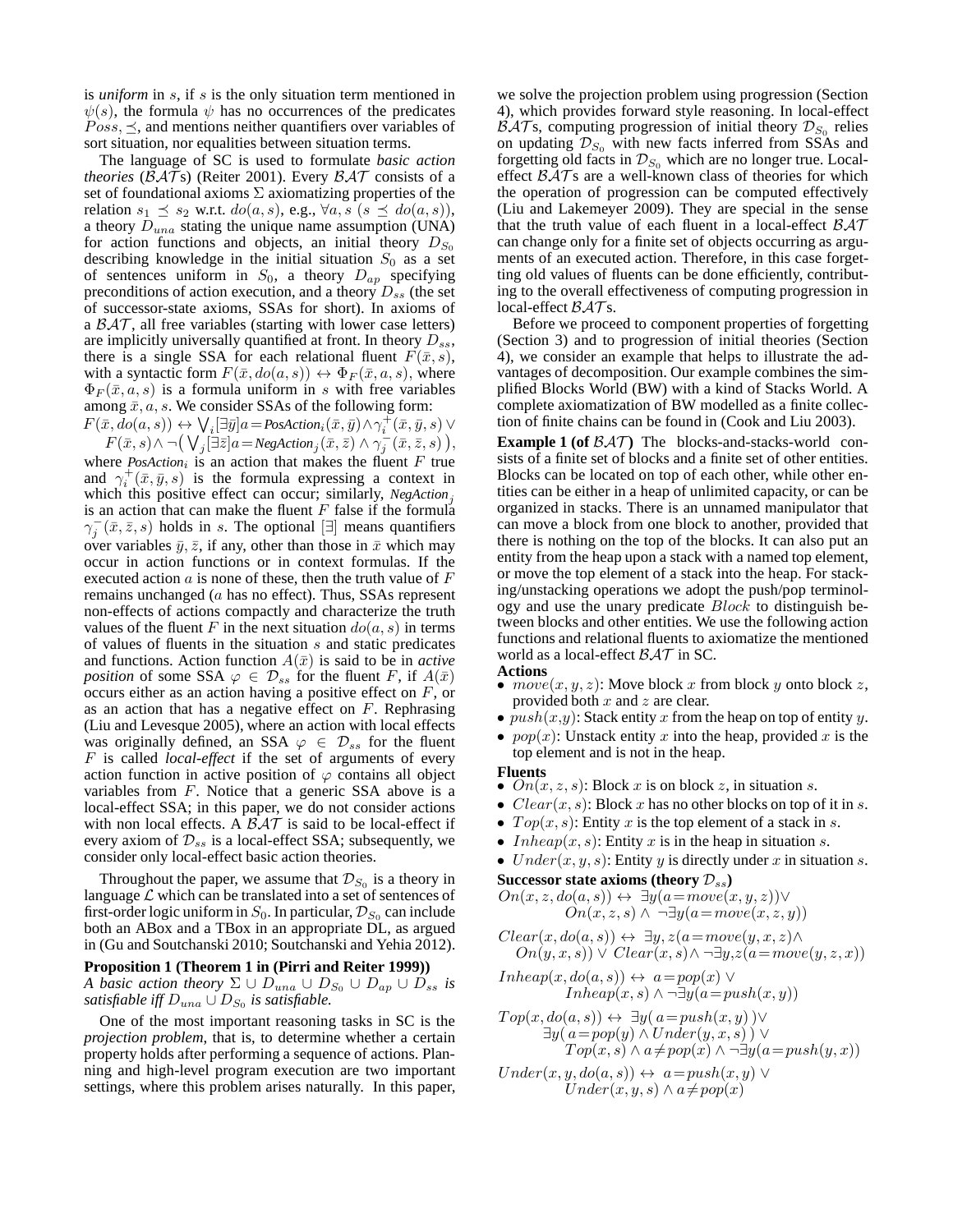### Action precondition axioms (theory  $\mathcal{D}_{ap}$ )

 $Poss(move(x, y, z), s) \leftrightarrow Block(x) \wedge Block(y) \wedge$  $Block(z) \wedge Clear(x, s) \wedge Clear(z, s) \wedge x \neq z$ 

$$
Poss(push(x, y), s) \leftrightarrow \neg Block(x) \land \neg Block(y) \landTop(y, s) \land Inheap(x, s)
$$

 $Poss(pop(x), s) \leftrightarrow \neg Block(x) \wedge Top(x, s)$ 

**Initial Theory**  $(\mathcal{D}_{S_0})$  is defined as the set of axioms:

 $\neg \exists y On(y, x, S_0) \land \exists y On(x, y, S_0) \land \neg Inheap(x, S_0) \rightarrow Clear(x, S_0)$  $\exists y \, On(x, y, S_0) \rightarrow Block(x)$ 

 $(T \circ p(x, S_0) \vee Inheap(x, S_0)) \rightarrow \neg Block(x)$ 

 $On(A, B, S_0) \wedge Block(B) \wedge Block(C) \wedge Clear(A, S_0) \wedge Clear(C, S_0)$ 

Notice that all fluents are syntactically related in  $\mathcal{D}_{S_0}$ , so purely syntactic techniques fail to decompose  $\mathcal{D}_{S_0}$  into components sharing no fluents. Finally, the theory  $\mathcal{D}_{una}$  is the set of unique-name axioms for all pairs of object constants and action functions used above. Then  $\Sigma \cup \mathcal{D}_{una} \cup \mathcal{D}_{ap} \cup$  $\mathcal{D}_{ss} \cup \mathcal{D}_{S_0}$  is the resulting local-effect  $\mathcal{BAT}.$  Note that  $\mathcal{\bar{D}}_{ss}$ is the union of two theories with the intersection of signatures equal to  $\{do\}$ . At the same time, the initial theory  $\mathcal{D}_{S_0}$ is ∆–decomposable for  $\Delta = \{Block, S_0\}$  into two distinct ∆–inseparable components:

 $\neg \exists y \, On(y, x, S_0) \land \exists y \, On(x, y, S_0) \rightarrow Clear(x, S_0)$  $\exists y \, On(x, y, S_0) \rightarrow Block(x)$  $On(A, B, S_0) \wedge Block(B) \wedge Block(C) \wedge Clear(A, S_0) \wedge Clear(C, S_0)$ and

- $(T \circ p(x, S_0) \vee Inheap(x, S_0)) \rightarrow \neg Block(x)$
- $\exists x \ Block(x)$

We will show in Theorem 1 that progression for  $\beta \mathcal{A} \mathcal{T}$  s of this kind preserves both decomposability and inseparability of the decomposition components.

# **3 Properties of Forgetting**

As progression is closely related to forgetting, we take a look at some properties of this operation first. Let us define a relation on structures as follows. Let  $\sigma$  be a signature or a ground atom and  $M$ ,  $M'$  be two many–sorted structures. Then we set  $\mathcal{M} \sim_{\sigma} \mathcal{M}'$  if:

- $M$  and  $M'$  have the same domain for each sort;
- $M$  and  $M'$  interpret all symbols which are not in  $\sigma$  identically;
- if  $\sigma$  is a ground atom  $P(\bar{t})$  then M and M' agree on interpretation  $\bar{u}$  of  $\bar{t}$  and for every vector of elements  $\bar{v} \neq \bar{u}$ , we have  $\mathcal{M} \models P(\bar{v})$  iff  $\mathcal{M}' \models P(\bar{v})$ .

Obviously,  $\sim_{\sigma}$  is an equivalence relation on structures.

The following notion summarizes the well-known Definitions 1 and 7 in (Lin and Reiter 1994).

**Definition 4 (Forgetting an atom or a signature)** *Let* T *be a theory in* L *and* σ *be either a signature, or some ground atom. A set* T ′ *of formulas in a fragment of second-order logic is called the result of forgetting* σ *in* T *(denoted by*  $\widetilde{\mathrm{forget}}\,(\mathcal{T},\sigma))$  if for any structure  $\mathcal{M}',$  we have  $\mathcal{M}'\models \check{\mathcal{T}'}$ *iff there is a model*  $\mathcal{M} \models \mathcal{T}$  *such that*  $\mathcal{M} \sim_{\sigma} \mathcal{M}'$ .

It is known that forget  $(\mathcal{T}, \sigma)$  always exists, i.e. is second–order definable, for a finite set of formulas  $\mathcal T$  in  $\mathcal L$ and a finite signature or a ground atom  $\sigma$  (see (Lin and Reiter 1994), or Section 2.1 in (Liu and Lakemeyer 2009)). The definition yields  $\mathcal{T} \models$  forget  $(\mathcal{T}, \sigma)$ , thus forget  $(\mathcal{T}, \sigma)$ is a set of second-order consequences of  $\mathcal T$  which suggests that it may not always be definable in the logic where  $\mathcal T$  is formulated and it may not be finitely axiomatizable in this logic, even if so is  $\mathcal T$ . For the case when  $\sigma$  is a signature, forget  $(\mathcal{T}, \sigma)$  is known as sig  $(\mathcal{T}) \setminus \sigma$ -uniform interpolant of  $\mathcal T$  wrt the language  $\mathcal L$  and second-order queries, see Definition 13 in (Konev et al. 2009) and Lemma 39 in (Lutz and Wolter 2010) for a justification. In other words,  $\mathcal T$  and forget  $(\mathcal T, \sigma)$  semantically entail the same secondorder formulas in signature  $\mathcal{T} \setminus \sigma$ .

Let  $\mathcal L$  be first-order logic. In contrast to forgetting a signature, for any recursively axiomatizable theory  $\mathcal T$  in  $\mathcal L$  and a ground atom  $\sigma$ , one can effectively construct the set of formulas forget  $(\mathcal{T}, \sigma)$  in  $\mathcal L$  such that forget  $(\mathcal{T}, \sigma)$  is finitely axiomatizable iff  $T$  is. This follows from Theorem 4 in (Lin and Reiter 1994), where it is shown that forgetting a ground atom  $P(\bar{t})$  in a theory  $\mathcal T$  can be computed by simple syntactic manipulations. Below we formulate a number of new properties of forgetting that we will subsequently need when proving new results about progression.

#### **Proposition 2 (Interplay of forgetting and entailment)**

Let  $\mathcal T$  *and*  $\mathcal T_1$  *be two sets of formulas in*  $\mathcal L$  *with*  $\mathcal T \models \mathcal T_1$ *and* σ *be a signature or a ground atom. Then the following holds:*

 $\begin{array}{ccc} \mathcal{T} & \models & \mathcal{T}_1 \\ \mathbb{T} & & \mathbb{T} \end{array}$ forget $(T, \sigma) \models$  forget $(T_1, \sigma)$ 

**Proposition 3 (Preservation of consequences)** *Let* T *be a theory in* L *and* σ *be either a signature or a ground atom. Let*  $\varphi$  *be a formula such that either*  $\text{sig}(\varphi) \cap \sigma = \varnothing$  *(in case*  $\sigma$  *is a signature), or which does not contain the predicate from* σ *(if*  $\sigma$  *is a ground atom). Then*  $\mathcal{T} \models \varphi$  *iff* forget  $(\mathcal{T}, \sigma) \models \varphi$ .

Now we formulate some necessary results on preservation of inseparability under forgetting. By Proposition 3, when studying preservation of ∆–inseparability of two sets of formulas for a signature  $\Delta$ , it is sufficient to consider the case of forgetting a subset of  $\Delta$  or a ground atom with predicate from  $\Delta$ , respectively. Let  $\mathcal{T}_1$  and  $\mathcal{T}_2$  be two sets of formulas in L with sig  $(T_1) \cap$  sig $(T_2) = \Delta$  for a signature  $\Delta$  and let  $\sigma$  be either a subsignature of  $\Delta$  or a ground atom with predicate from  $\Delta$ . It is known that in general, forgetting  $\sigma$ may not be distributive over the union of sets of formulas. The entailment forget  $(\mathcal{T}_1 \cup \mathcal{T}_2, \sigma) \models$  forget  $(\mathcal{T}_1, \sigma) \cup$ forget  $(\mathcal{T}_2, \sigma)$  holds by Proposition 2, but Example 2 easily shows that even strong semantic conditions related to modularity do not guarantee the reverse entailment. On the other hand, forgetting something outside of the common signature of  $\mathcal{T}_1$  and  $\mathcal{T}_2$  is distributive over union, as formulated in Corollary 1 which is a consequence of criterion in Prop. 4. This is important since a KB is a union of components.

**Example 2 (Failure of componentwise forgetting in** ∆**)**

*Let*  $\mathcal L$  *be first-order logic and*  $\Delta = \{P, c\}$  *be a signature consisting of unary predicate* P *and constant* c*. Define theories*  $\mathcal{T}_1$  *and*  $\mathcal{T}_2$  *as:*  $\mathcal{T}_1 = \{A \rightarrow P(c)\}, \mathcal{T}_2 = \{P(c) \rightarrow B\},\$ *where* A, B *are nullary predicate symbols. We have*  $sig(\mathcal{T}_1) \cap sig(\mathcal{T}_2) = \Delta$  *and for*  $i = 1, 2$ *, any model of*  $\mathcal{T}_i$  *can be expanded to a model of*  $\mathcal{T}_1 \cup \mathcal{T}_2$ *. Clearly,*  $\mathcal{T}_1$  *and*  $\mathcal{T}_2$  are  $\Delta$ –inseparable and for  $i = 1, 2$ ,  $\text{Cons}(\mathcal{T}_i, \Delta)$  is *the set of tautologies in* ∆*. By definition of forgetting, for*  $i = 1, 2$ , forget  $(\mathcal{T}_i, P(c))$  *is a set of tautologies and thus,* forget  $(T_1, P(c)) \cup$  forget  $(T_2, P(c)) \not\models$  forget  $(T_1 \cup$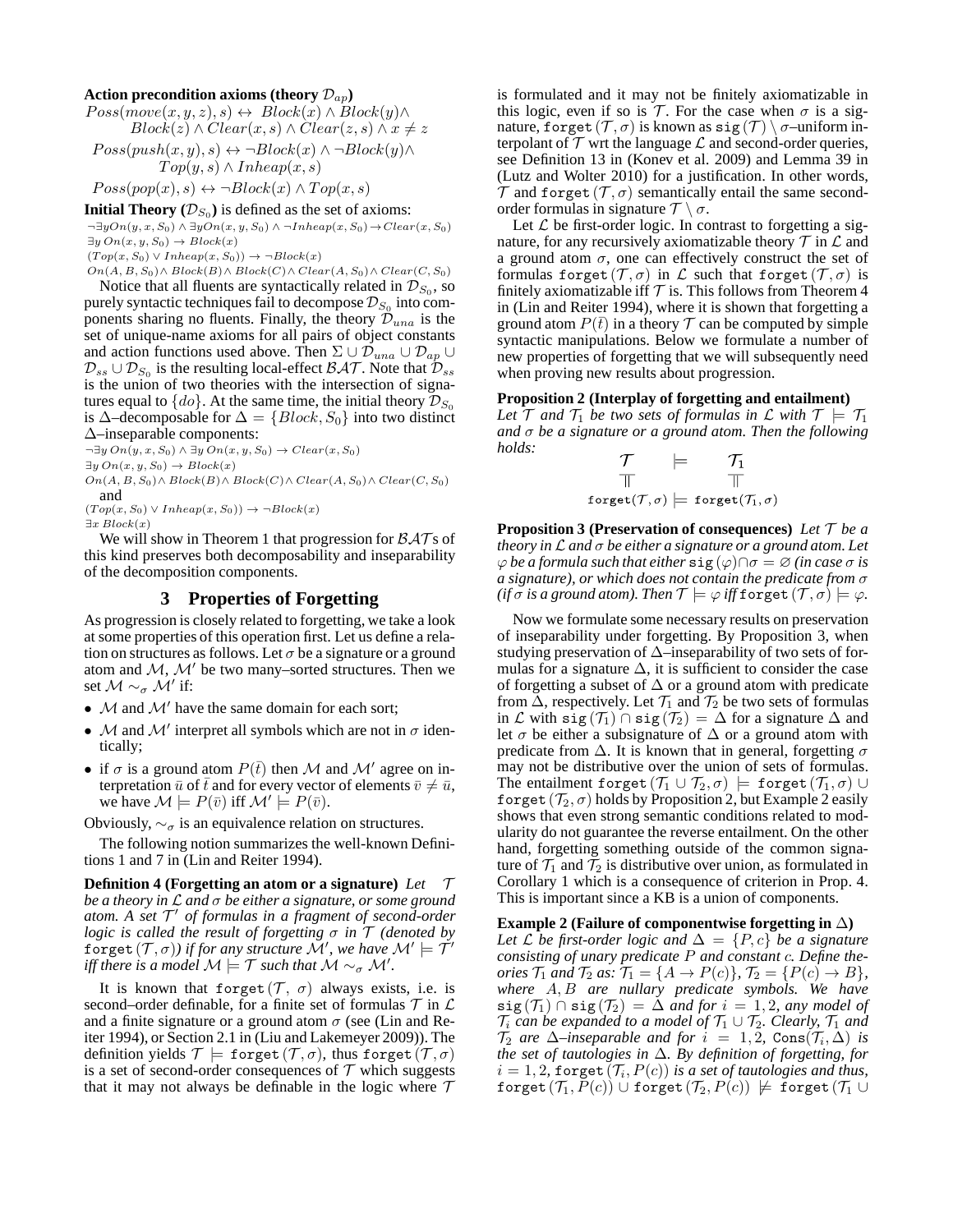$\mathcal{T}_2, P(c)$ *), because* forget  $(\mathcal{T}_1 \cup \mathcal{T}_2, P(c)) \models A \rightarrow B$  *(by Proposition 3). For the case of forgetting a signature, say nullary predicate* P, it suffices to consider  $\Delta = \{P\}$  and *theories*  $\mathcal{T}_1 = \{A \rightarrow P\}$ ,  $\mathcal{T}_2 = \{P \rightarrow B\}$ , where  $A, B$  are *nullary predicates.*

**Proposition 4 (A criterion for componentwise forgetting)** Let  $\mathcal{T}_1$  *and*  $\mathcal{T}_2$  *be two sets of formulas and*  $\sigma$  *be either a signature or a ground atom. Then the following are equivalent:*

- forget  $(\mathcal{T}_1,\sigma)\cup \texttt{forget}\,(\mathcal{T}_2,\sigma) \models \texttt{forget}\,(\mathcal{T}_1\cup \mathcal{T}_2,\sigma)$
- *for any two models*  $\mathcal{M}_1$   $\models$   $\mathcal{T}_1$  *and*  $\mathcal{M}_2$   $\models$   $\mathcal{T}_2$ *, with*  $\mathcal{M}_1 \sim_{\sigma} \mathcal{M}_2$ , there exists a model  $\mathcal{M} \models \mathcal{T}_1 \cup \mathcal{T}_2$  such *that*  $\mathcal{M} \sim_{\sigma} \mathcal{M}_i$  for some  $i \in \{1, 2\}.$

To compare this criterion with Example 2, observe that there exist models  $\mathcal{M}_1 \models \mathcal{T}_1$  and  $\mathcal{M}_2 \models \mathcal{T}_2$  with a common domain such that  $\mathcal{M}_1 \models A \land P(c) \land \neg B$  and  $\mathcal{M}_2 \models A \land \neg B$  $\neg P(c) \wedge \neg B$ . Thus,  $\mathcal{M}_1 \sim_{P(c)} \mathcal{M}_2$ ; however, there does not exist a model  ${\mathcal M}$  of  $\mathcal{T}_1\cup\mathcal{T}_2$  such that  ${\mathcal M}\sim_{P(c)}{\mathcal M}_i$  for some  $i \in \{1, 2\}$ . Neither  $\mathcal{M}_1$ , nor  $\mathcal{M}_2$  is a model for  $\mathcal{T}_1 \cup \mathcal{T}_2$ .

**Corollary 1 (Forgetting in scope of one component)** *Let*  $\mathcal{T}_1$  *and*  $\mathcal{T}_2$  *be sets of formulas with*  $\text{sig}(\mathcal{T}_1) \cap \text{sig}(\mathcal{T}_2) = \Delta$ *for a signature* ∆ *and* σ *be either a subsignature of*  $sig(T_1) \setminus \Delta$  *or a ground atom with predicate from*  $sig(T_1)\backslash \Delta$ . Then forget  $(T_1\cup T_2,\sigma)$  *is equivalent to* forget  $(\mathcal{T}_1,\sigma)\cup\mathcal{T}_2$ *. Also, if*  $\mathcal{T}_1$  *and*  $\mathcal{T}_2$  *are*  $\Delta$ *–inseparable, then so are* forget  $(\mathcal{T}_1,\sigma)$  *and*  $\mathcal{T}_2$ *.* 

# **4 Component Properties under Progression**

The operation of progression is closely related to forgetting in initial theories (Lin and Reiter 1997). We use the following notations further in this section. For a ground action term  $\alpha$  in the language of the situation calculus, we denote by  $S_{\alpha}$ the situation term  $do(\alpha, S_0)$ . To define progression, let us introduce an equivalence relation on many-sorted structures in situation calculus signature. For two structures  $M$ ,  $M'$  and a ground action  $\alpha$ , we set  $\mathcal{M} \sim_{S_{\alpha}} \mathcal{M}'$  if:

- $M$  and  $M'$  have the same sorts for action and object;
- $\bullet$  M and  $\mathcal{M}'$  interpret all situation-independent predicate and function symbols identically;
- M and M' agree on interpretation of all fluents at  $S_\alpha$ , i.e. for every fluent F and every variable assignment  $\theta$ , we have  $\mathcal{M}, \theta \models F(\bar{x}, S_{\alpha})$  iff  $\mathcal{M}', \theta \models F(\bar{x}, \tilde{S_{\alpha}})$ .

The following is a reformulation of the definitions from Sect. 4 in (Lin and Reiter 1997) and Def.9.1.1 in (Reiter 2001).

**Definition 5 (Progression)** Let  $\mathcal{D} = \Sigma \cup \mathcal{D}_{ss} \cup \mathcal{D}_{ap} \cup \mathcal{D}_{una} \cup$  $\mathcal{D}_{S_0}$  *be a basic action theory with the initial theory*  $\mathcal{D}_{S_0}$  *and let*  $\alpha$  *be a ground action term. A set*  $\mathcal{D}_{S_{\alpha}}$  *of formulas in a fragment of second-order logic is called progression of*  $\mathcal{D}_{S_0}$ *wrt*  $\alpha$  *if it is uniform in the situation term*  $S_{\alpha}$  *and for any structure M*, *M is a model of*  $\Sigma \cup \mathcal{D}_{ss} \cup \mathcal{D}_{ap} \cup \mathcal{D}_{una} \cup \mathcal{D}_{S_{\alpha}}$ *iff there is a model*  $\mathcal{M}'$  *of*  $\mathcal{D}$  *such that*  $\mathcal{M} \sim_{S_{\alpha}} \mathcal{M}'$ .

Below, we use  $\mathcal{D}_{S_{\alpha}}$  to denote progression of the initial theory wrt the action term  $\alpha$ , if the context of  $\beta \mathcal{A} \mathcal{T}$  is clear. We sometimes abuse terminology and call progression not only the theory  $\mathcal{D}_{S_\alpha}$  itself, but also the operation of computing this theory (when the existence of an effective operation is implicitly assumed). It can be seen (Theorem 2 in (Lin

and Reiter 1997) and Theorem 2.10 in (Liu and Lakemeyer 2009)) that progression always exists, i.e. is second-order definable, if the signature of  $\beta \mathcal{A} \mathcal{T}$  is finite and the initial theory  $\mathcal{D}_{S_0}$  is finitely axiomatizable. On the other hand, by the definition, for any  $\mathcal{BAT} \mathcal{D}$ , we have  $\mathcal{D} \models \mathcal{D}_{S_{\alpha}}$  and, similarly to the operation of forgetting, it is possible to provide an example (see Definition 2, Conjecture 1, and Theorem 2 in (Vassos and Levesque 2008)), when progression  $\mathcal{D}_{S_{\infty}}$ is not definable (even by an infinite set of formulas) in the logic in which  $\mathcal{D}_{S_0}$  is formulated.

The progression  $\mathcal{D}_{S_{\alpha}}$  is a set of consequences of  $\mathcal{B} \mathcal{A} \mathcal{T}$ which are uniform in the situation term  $S_{\alpha}$ : it can be viewed as the *strongest postcondition* of the precondition  $\mathcal{D}_{S_0}$  wrt the action  $\alpha$ . Thus, informally,  $\mathcal{D}_{S_{\alpha}}$  is a knowledge about the situation  $S_{\alpha}$  implied by  $\beta \mathcal{A} \mathcal{T}$ . Moreover, it contains all knowledge from  $\beta \mathcal{A} \mathcal{T}$  about the situation  $S_{\alpha}$ , as guaranteed by the model-theoretic property with the relation  $\sim_{S_\alpha}$  in the definition. Recall that the initial theory of  $\beta\mathcal{AT}$  describes knowledge about the initial situation  $S_0$  and SSAs are essentially the rules for computing new values of fluents after performing actions. Thus, progression  $\mathcal{D}_{S_{\alpha}}$  can be viewed as "modification" of the initial theory obtained after executing the action  $\alpha$ . Subsequently, since it is convenient to reuse  $S_0$ , we consider substitution of  $S_\alpha$  with  $S_0$  in progression, denoted  $\mathcal{D}_{S_{\alpha}}(S_0/S_{\alpha})$ , where  $S_0/S_{\alpha}$  is the result of replacing every occurrence of  $S_\alpha$  with  $S_0$ . Let  $\varphi(s)$  be a formula uniform in a situation variable s. To solve the projection problem for  $\varphi(S_\alpha)$ , i.e., to find whether  $\varphi(S_\alpha)$  holds in the situation  $S_\alpha$  wrt  $\beta \mathcal{A} \mathcal{T} \mathcal{D}$ , one might wish to compute progression  $\mathcal{D}_{S_\alpha}$  and then check whether  $\mathcal{D}_{una} \cup \mathcal{D}_{S_\alpha} \models \varphi(S_\alpha)$  holds (or equivalently, whether  $\mathcal{D}_{una} \cup \mathcal{D}_{S_{\alpha}}(S_0/S_{\alpha}) \models \varphi(S_0)$ holds). By Proposition 1, this is equivalent to  $\mathcal{D} \models \varphi(S_\alpha)$ , i.e, this approach solves the projection problem for  $\varphi(S_\alpha)$ .

Consequently, of interest are the cases when progression can be computed effectively as a theory in the same logic used to formulate underlying  $\mathcal{D}_{S_0}$ , independently of the fact whether satisfiability in this logic is decidable. The wellknown approach is to consider the local-effect  $\beta \mathcal{A} \mathcal{T}$  s. The essence of computing progression for the local-effect BATs is to identify effectively from SSAs the set of ground atoms that need to be forgotten. Subsequently, in  $\mathcal{D}_{S_\alpha}$ , they are replaced with the new values of fluents; these new values are also computed from SSAs. An interested reader may consult the whole paper (Liu and Lakemeyer 2009), while here we introduce only those necessary constructions from Def. 3.4 of (Liu and Lakemeyer 2009) which are useful in order to understand our results.

Let  $D$  be a local-effect  $\beta \mathcal{A} \mathcal{T}$  with a set  $\mathcal{D}_{ss}$  of SSAs, an initial theory  $\mathcal{D}_{S_0}$ , and a unique name assumption theory  $\mathcal{D}_{una}$ , and let  $\alpha$  be a ground action term. Denote

 $\Delta_F = \{\bar{t} \mid \bar{x} = \bar{t} \text{ appears in a positive effect or a negative}\}$ effect part of an SSA  $\varphi \in \mathcal{D}_{ss}$  instantiated with  $\alpha$ and equivalently rewritten wrt  $\mathcal{D}_{una}$ ,

$$
\Omega(s) = \{ F(\bar{t}, s) \mid \bar{t} \in \Delta_F \}.
$$

Notice  $\Omega(S_0)$  is a finite set of ground atoms to be forgotten. Recall from (Lin and Reiter 1994) that forgetting several ground atoms can be done consecutively in any order.

An *instantiation* of  $\mathcal{D}_{ss}$  wrt  $\alpha$  and  $\Omega(S_0)$ , denoted by  $\mathcal{D}_{ss}[\Omega(S_0)]$ , is the set of formulas of the form:

$$
F(\bar{t}, do(\alpha, S_0)) \leftrightarrow \gamma_F^+(\bar{t}, \alpha, S_0) \vee F(\bar{t}, S_0) \wedge \neg \gamma_F^-(\bar{t}, \alpha, S_0),
$$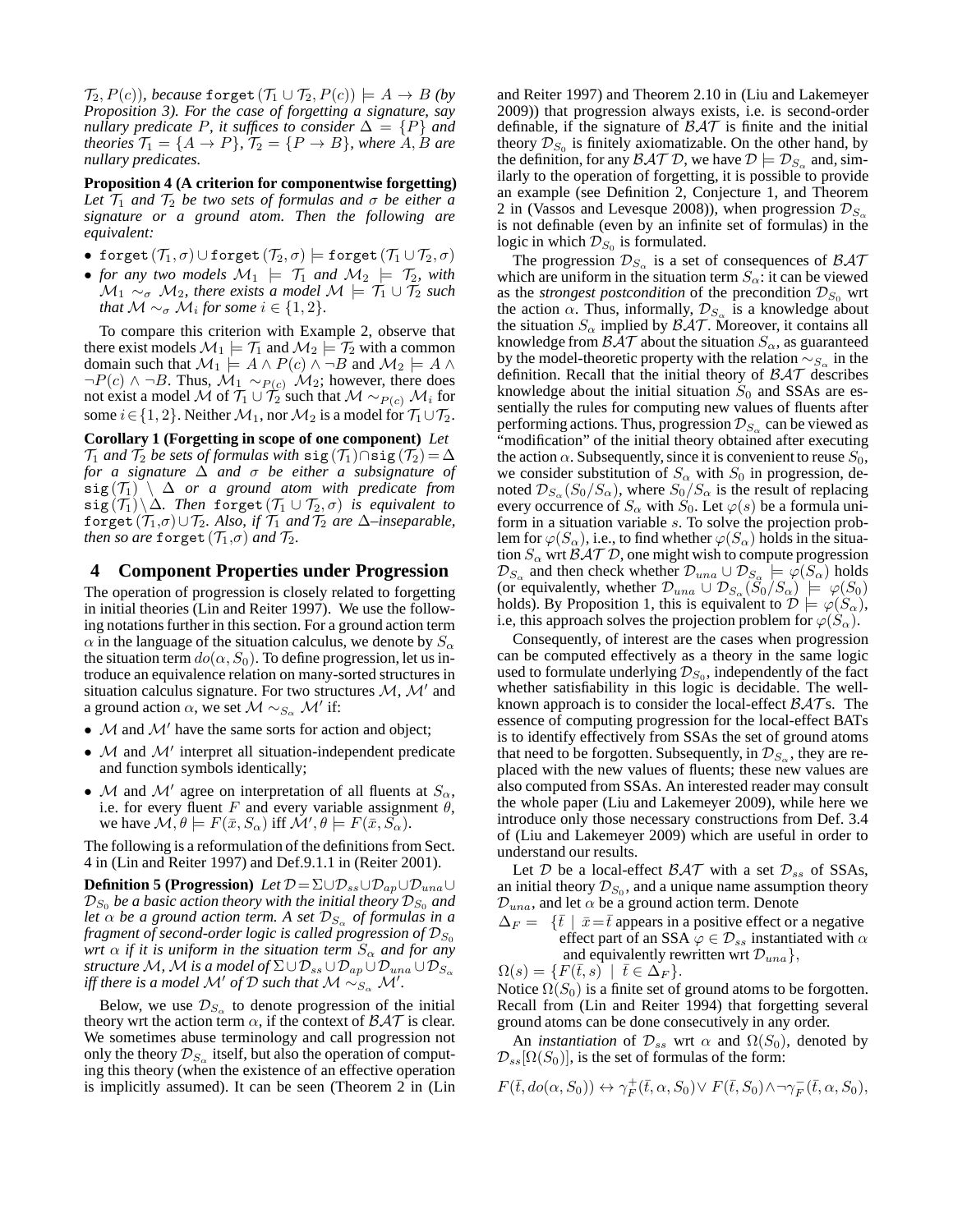where  $\gamma_F^+ (\bar{t}, \alpha, S_0), \gamma_F^- (\bar{t}, \alpha, S_0)$  are formulas uniform in  $S_0$ obtained from instantiation. Observe that  $\mathcal{D}_{ss}[\Omega(S_0)]$  effectively defines new values for the fluents affected by the action  $\alpha$ . However, these definitions use fluents wrt  $\dot{S}_0$ , which may include the values to be forgotten. For this reason, forgetting should be performed both in  $\mathcal{D}_{S_0}$  and in  $\mathcal{D}_{ss}[\Omega(S_0)].$ 

**Proposition 5 (Th. 3.6 in (Liu and Lakemeyer 2009))** *In the notations above, the following is a progression of*  $\mathcal{D}_{S_0}$ *wrt* α *in the sense of Definition 5:*

$$
\mathcal{D}_{S_{\alpha}} = [\text{forget}(\mathcal{D}_{ss}[\Omega(S_0)] \cup \mathcal{D}_{S_0}, \ \Omega(S_0))\ ](S_{\alpha}/S_0)
$$

Thus, computing progression in a local-effect  $\beta \mathcal{A} \mathcal{T}$  is an effective syntactic transformation of the initial theory, which leads to the *unique* form of the updated theory  $\mathcal{D}_{S_\alpha}$ . This fact is used in the proof of Theorem 1.

Now we are ready to formulate the results about decomposability and inseparability properties under progression. We start with negative examples in which a  $\beta \mathcal{A} \mathcal{T}$  is localeffect and initial theories are formulated in first-order logic. As progression  $\mathcal{D}_{S_\alpha}$  is a set of formulas uniform in  $S_\alpha$ , and this situation term may occur in every formula of  $\mathcal{D}_{S_{\alpha}}$ (hence, potentially spoiling decomposability), we consider the decomposability and inseparability properties wrt the theory  $\mathcal{D}_{S_{\alpha}}(S_0/S_{\alpha})$  instead of  $\mathcal{D}_{S_{\alpha}}$ . Otherwise, every time we would have to speak of  $\Delta \cup$  sig  $(S_\alpha)$ –decomposability of progression instead of ∆–decomposability (notice that  $\textsf{sig}(S_\alpha)$  includes  $\textsf{sig}(\alpha)$ , which includes constants – arguments of  $\alpha$ ). Informally,  $\mathcal{D}_{S_{\alpha}}(S_0/S_{\alpha})$  serves as a new initial theory uniform in  $S_0$ .

Consider a  $\beta \mathcal{A} \mathcal{T} \mathcal{D}$  with a  $\Delta$ –decomposable initial theory  $\mathcal{D}_{S_0}$  for a signature  $\Delta$ . The general syntactic form of SSAs provides enough flexibility to design examples showing loss or gain either of the decomposability property of  $\mathcal{D}_{S_0}$  or inseparability of its components. As context conditions in an SSA may contain symbols that are even not present in  $sig(\mathcal{D}_{S_0})$ , or symbols from both components of  $\mathcal{D}_{S_0}$  (if decomposition exists), this should not be a surprise for the reader. Therefore, it makes sense to restrict our study to those  $\beta \mathcal{A} \mathcal{T}$ s, where SSAs have one of the wellstudied forms, for instance, to local-effect theories. It turns out that this form is still general enough to formulate negative results showing that the mentioned properties are not preserved without further stipulations. First, we provide a trivial Example 3 showing that the decomposability property of the initial theory can be easily lost under progression. This example is given rather as a simple illustration of progression for readers new to this notion. Next, we show that  $\Delta$ –inseparability of components of initial theory  $\mathcal{D}_{S_0}$  can be easily lost when fluents are present in  $\Delta$  (Example 4). These observations hold already for local-effect  $\beta \mathcal{A} \bar{\mathcal{T}}$ s and follow from the fact that after progression some new information from SSAs can be added to initial theory which spoils its component properties. We only need to provide a combination of an initial theory with a set of SSAs appropriate for this purpose.

#### **Example 3 (Decomposability lost under progression)**

*Consider a basic action theory* D *with*  $\{F, A, c_1, c_2\} \subset$ sig (D)*, where* F *is a ternary fluent,* A *is a binary action function, and*  $c_1$ ,  $c_2$  *are object constants. Let the theory*  $\mathcal{D}_{ss}$ *consist of the single axiom*

 $F(x, y, do(a, s)) \leftrightarrow (a = A(x, y) \vee F(x, y, s)),$ 

and let the initial theory  $\mathcal{D}_{S_0}$  consist of two formulas  $Taut(c_1)$  and  $Taut(c_2)$  uniform in  $S_0$ , which are tau*tological sentences in signature*  $\{c_1\}$  *and*  $\{c_2\}$ *, respectively. Clearly, D<sub>So</sub> is ∅–decomposable theory. On the other hand, progression*  $\mathcal{D}_{S_\alpha}$  *of*  $\mathcal{D}_{S_0}$  *wrt action*  $\alpha = A(c_1, c_2)$ *is equivalent to the theory consisting of the ground atom*  $F(c_1, c_2, do(\alpha, S_0))$ . This can be verified following Defini*tion 5 directly, or by Proposition 5, since* D *is local-effect.* Anyway, it is easy to check that  $\mathcal{D}_{S_\alpha}(S_0/S_\alpha)$  (and  $\mathcal{D}_{S_\alpha}$ , as *well) is not* ∆*–decomposable theory (for any* ∆*).*

For a signature  $\Delta$ , with  $S_0 \in \Delta$ , and a unary action  $A(c)$ , we now give an example of a local-effect BAT  $D$  with an initial theory  $\mathcal{D}_{S_0}$   $\Delta$ –decomposable into finite  $\Delta$ –inseparable components, such that progression  $\mathcal{D}_{S_\alpha}(S_0/S_\alpha)$  of  $\mathcal{D}_{S_0}$  wrt  $A(c)$  (with term  $S_\alpha$  substituted with  $S_0$ ) is finitely axiomatizable and ∆–decomposable, but the decomposition components are no longer ∆–inseparable.

#### **Example 4** ( $\Delta$ –inseparability is lost if a fluent is in  $\Delta$ )

*Consider a BAT*  $D$  *with*  $\{F, P, Q, R, A, b\} \subseteq \text{sig}(D)$ *, where* F *is a fluent,* P, Q, R *are predicates,* A *is an action function, and b is an object constant. Let*  $\Delta = \{F, R, S_0\}$ *and define sub-theories of* D *as follows:*

- $\mathcal{D}_{ss} = \{F(x, do(a, s)) \leftrightarrow (a = A(x) \land P(x) \land Q(d) \lor Q(a, s))\}$  $F(x, s)$  }*}*;
- $\mathcal{D}_{S_0} = \mathcal{D}_1 \cup \mathcal{D}_2$ *, with* 
	- $\mathcal{D}_1 = \{ Taut(F, R, S_0, b), \neg F(x, S_0) \}$ *, where b is a constant and*  $Taut(F, R, S_0, b)$  *is a tautological formula in the signature*  $\{F, R, S_0, b\}$ *, uniform in*  $S_0$ *,*
	- **–**  $\mathcal{D}_2 = \{P(x) \to \exists y (R(x, y) \land P(y)), \neg F(x, S_0)\}.$

Let  $\Delta = \{F, R, S_0\}$ . By the syntactic form,  $\mathcal{D}_{S_0}$  is  $\Delta$ – *decomposable: we have*  $\mathcal{D}_{S_0} = \mathcal{D}_1 \cup \mathcal{D}_2$ ,  $sig(\mathcal{D}_1) \cap$  $\texttt{sig}\,(\hat{\mathcal{D}}_2) = \Delta$ ,  $\texttt{sig}\,(\mathcal{D}_1) \setminus \tilde{\Delta} = \{b\}$ , and  $\texttt{sig}\,(\mathcal{D}_2) \setminus \Delta =$  ${P}$ *. It is also easy to check that*  $D_1$  *and*  $D_2$  *are*  $\Delta$ *– inseparable.*

*Note that*  $\mathcal{D}_{ss}$   $\models$   $F(x, do(A(c), S_0)) \leftrightarrow (x = c) \land P(c) \land$  $Q(d) \vee F(x, S_0)$ , the result of substitution of ground action  $\alpha$  = A(c) and situation constant  $S_0$  into SSA. As  $\mathcal{D}_{S_0}$   $\models$  $\neg F(x, S_0)$ , we have  $\mathcal{D}_{ss} \cup \mathcal{D}_{S_0} \models F(c, do(A(c), S_0)) \leftrightarrow$  $P(c) \wedge Q(d)$ ; denote the last formula by  $\varphi$ .

*By Proposition 5 it is easy to verify that the union of*  $\{Taut(F, R, S_0, b)\}\$ and  $\mathcal{D}'_2 = (\mathcal{D}_2) \setminus \{\neg F(x, S_0)\})$  U  $\{\varphi, x \neq c \rightarrow \neg F(x, do(A(c), S_0))\}$  *is a progression*  $(\mathcal{D}_{S_{\alpha}})$  of  $\mathcal{D}_{S_0}$  wrt  $A(c)$ *. By the syntactic form,*  $\mathcal{D}_{S_{\alpha}}(S_0/S_{\alpha})$ *is* ∆*–decomposable theory. On the other hand, we have*  $\varphi \models F(c, do(A(c), S_0)) \rightarrow P(c), \text{ thus } \mathcal{D}'_2(S_0/S_\alpha) \models$  ${F(c, S_0) \rightarrow \exists y R(c, y), F(c, S_0) \rightarrow [\exists y \exists z R(c, y) \land$  $R(y, z)$ ], ... }*, and hence*  $\mathcal{D}'_2(\dot{S}_0/S_\alpha)$  *entails the same infinite set of formulas, where* c *is replaced by an existentially quantified variable. By compactness, it is not finitely axiomatizable by formulas of first order logic in signature* ∆ *and* it is not hard to verify that  $\mathcal{D}_{S_\alpha}(S_0/S_\alpha)$  can not have a de*composition into* ∆*–inseparable components.*

We note that the example is based on the observation about finite non-axiomatizablity used in the literature on DLs (e.g., see Section 3.2 in (Lutz and Wolter 2009)). There is a plenty of flexibility to formulate similar examples with help of non-tautological formulas which syntactically "bind" symbols  $F, R, b, S_0$  in theory  $\mathcal{D}_1$ . The given example motivates the following definition.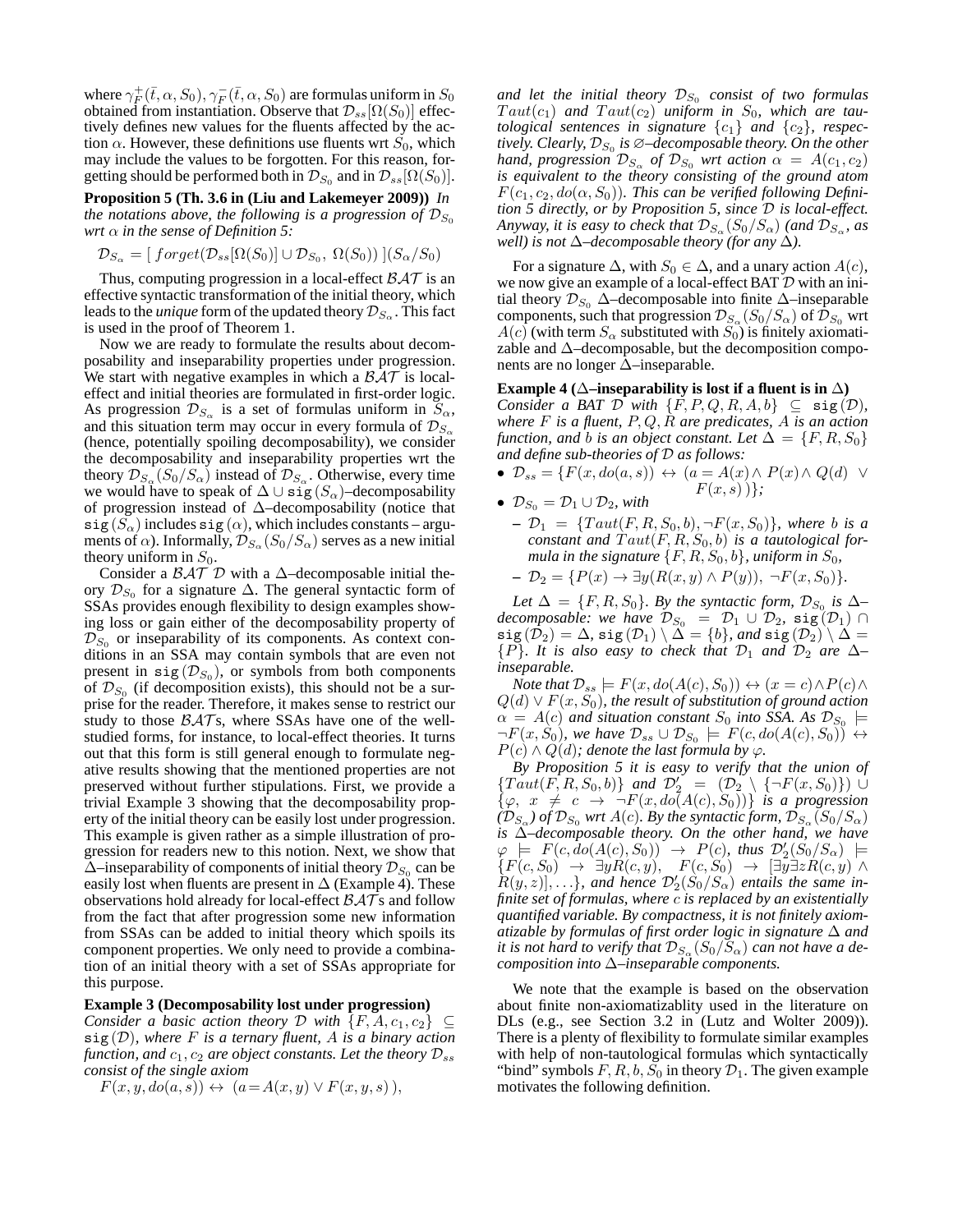### **Definition 6 (Fluent–free signature)** *A* signature  $\Delta$  is *called fluent–free if no fluent is contained in* ∆*.*

To formulate the theorem below we let  $\mathcal F$  denote the set of all fluents. Essentially, the conditions of the theorem are designed to guarantee componentwise computation of progression for a decomposable initial theory. Let a finite set  $\mathcal{D}_{ss}$  of the SSAs be syntactically divided into the union of |I| sub-theories sharing some fluent-free signature  $\Delta_1$  (that may include actions, static predicates, and object constants). Also, let the initial theory  $\mathcal{D}_{S_0}$  be  $\Delta_2$ –decomposable, for a fluent-free signature  $\Delta_2$ , into |J| components, and the subtheories of  $\mathcal{D}_{ss}$  be aligned with the components of  $\mathcal{D}_{S_0}$  via syntactic occurrences of fluents.

**Theorem 1 (Preservation of components in local-effect** D**)** Let D be a local-effect  $\beta \mathcal{A} \mathcal{T}$ *, with*  $\mathcal{D}_{S_0}$  *an initial theory in first-order logic. Let*  $\Delta_1$ ,  $\Delta_2$  *be fluent-free signatures,*  $do \notin \Delta_1$ , and  $\alpha = A(\overline{c})$ , be a ground action term. Denote  $\Delta = \Delta_1 \cup \Delta_2 \cup \{c_1, \ldots, c_k\}, \text{ if } \bar{c} = \langle c_1, \ldots, c_k \rangle, \text{ and }$ *suppose the following:*

- $\bullet \ \texttt{sig}(\mathcal{D}_{ss}) \cap \mathcal{F} \subseteq \texttt{sig}(\mathcal{D}_{S_0}) \text{;}$
- $\mathcal{D}_{ss}$  *is the union of theories*  $\{D_i\}_{i\in I}$ *, with*  $sig(D_n)$  ∩  $\text{sig}(D_m) \subseteq \Delta_1 \cup \{do\}$  *for all*  $n, m \in I \neq \emptyset, n \neq m$ *;*
- $\mathcal{D}_{S_0}$  *is* ∆<sub>2</sub>–decomposable into finite components  $\{\widetilde{D}'_j\}_{j\in J}$  uniform in  $S_0$ ;
- *for every*  $i \in I$ *, there is*  $j \in J$  *such that*  $sig(D_i) \cap I$  $\mathop{\mathrm{sig}}\nolimits\left(\mathcal{D}^{(j)}_{S_0}\right) \subseteq \mathop{\mathrm{sig}}\nolimits\left(D'_j\right).$

*Then*  $\mathcal{D}_{S_{\alpha}}(S_0/S_{\alpha})$  *is*  $\Delta$ *–decomposable. If the components* {D′ j }j∈<sup>J</sup> *are pairwise* ∆*–inseparable, then so are the com*ponents of  $\mathcal{D}_{S_\alpha}\!\!\left( S_0\!/\!S_\alpha \right)$  in the corresponding decomposition.

We note that the proof of the theorem uses Proposition 5 and the component properties of forgetting from Section 3. SSAs can be grouped into  $|I|$  components by drawing a graph with fluent names as vertices, and an edge from the fluent on the left-hand-side of each SSA going to each fluent occurring on the right-hand-side of the same SSA. Similarly, it is easy to check the last condition in Theorem 1 that guarantees alignment of groups of axioms in SSAs with decomposition components of  $\mathcal{D}_{S_0}$ . In the above conditions, observe that if an action A occurs in active position of SSAs from two different sub-theories of  $\mathcal{D}_{ss}$ , then computing progression may involve forgetting in two corresponding components of  $\mathcal{D}_{S_0}$  and potentially cause occurrence of common  $\Delta_1$ –symbols in the components of progression. A practically important class of  $\beta \mathcal{A} \mathcal{T}$ s for which this interference can be avoided is described in the corollary below. Note the first condition in the corollary which yields that every action mentioned in  $\beta \mathcal{A} \mathcal{T}$  can have effect on fluents only from one component of  $\mathcal{D}_{ss}$ .

#### **Corollary 2 (Strong preservation of components )** *For every ground action term*  $\alpha = A(\bar{c})$ *, where*  $\bar{c} = \langle c_1, \ldots, c_k \rangle$ *, in the conditions and notations of Theorem 1, if:*

- *no action function is in*  $\Delta_1$ *,*
- *whenever* A *is in active position in an SSA for a flu* $ent \, F \, and \, F \, \in \, \texttt{sig}(D_j^t) \, for \, some \, j \, \in \, J, \, we \, have$  ${c_1, \ldots, c_k} \subseteq \mathtt{sig}(D'_j)$ ,

*then*  $\mathcal{D}_{S_{\alpha}}(S_0/S_{\alpha})$  *is*  $\Delta_2$ –*decomposable into*  $\Delta_2$ –*inseparable components.*

The corollary obviously remains true if the first condition is replaced with the simple requirement:  $\Delta_1 \subseteq \Delta_2$ .

**Example 1 (continuation).** Note that the  $BAT$  considered in the example satisfies the conditions of the corollary with signatures  $\Delta_1 = \emptyset$  and  $\Delta_2 = \{Block, S_0\}$ . The theory  $\mathcal{D}_{ss}$  is a union of two theories, with the intersection of signatures equal to  $\{do\}$ . As already noted in the example, the initial theory  $\mathcal{D}_{S_0}$  is  $\Delta_2$ –decomposable into  $\Delta_2$ –inseparable components. Now, consider the ground action  $\alpha = move(A, B, C)$ . By Corollary 1 and Proposition 5, in order to compute the theory  $\mathcal{D}_{S_{\alpha}}(S_0/S_{\alpha})$  (the progression of  $\mathcal{D}_{S_0}$  wrt  $\alpha$ , with the term  $S_\alpha$  substituted with  $S_0$ , it suffices to forget the ground atoms  $On(A, B, S_0)$ and  $Clear(C, S_0)$  in the first decomposition component of  $\mathcal{D}_{S_0}$  and update it with the ground atoms  $On(A, C, S_0)$  and  $Clear(B, S_0)$ . The second component of  $\mathcal{D}_{S_0}$  remains unchanged. One can check that  $\mathcal{D}_{S_{\alpha}}(S_0/S_{\alpha})$  is the union of the following theories:

$$
\varphi \land \psi \land (\bar{x} \neq C) \rightarrow Clear(x, S_0)
$$
  
\n
$$
\psi \to Block(x)
$$
  
\n
$$
Block(B) \land Block(C) \land On(A, C, S_0) \land \neg On(A, B, S_0)
$$
  
\n
$$
Clear(A, S_0) \land Clear(B, S_0) \land \neg Clear(C, S_0)
$$
  
\nand

$$
(Top(x, S_0) \lor Inheap(x, S_0)) \rightarrow \neg Block(x)
$$
  

$$
\exists x \ Block(x),
$$

where  $\varphi$  and  $\psi$ , respectively, stand for

 $(x \neq B) \land \neg \exists y ((y \neq A \lor x \neq B) \land On(y, x, S_0)),$  $(x = A) \vee \exists y \ ((x \neq A \vee B \neq y) \wedge On(x, y, S_0)).$ 

The theory  $\mathcal{D}_{S_{\alpha}}(S_0/S_{\alpha})$  is  $\Delta_2$ –decomposable by the syntactic form and there is no need to compute a decomposition again after progression. Corollary 2 guarantees that the obtained components are  $\Delta_2$ –inseparable and that we can compute progression for arbitrary long sequences of actions while preserving decomposability of  $\mathcal{D}_{S_{\alpha}}(S_0/S_{\alpha})$  and inseparability of its components.

# **5 Discussion**

As a rule, decomposing a given theory wrt a signature happens to be of the same complexity as entailment in the underlying logic. The tasks of computing ∆–decompositions and checking for inseparability is a related, but different ongoing research topic, e.g., addressed in the literature on description logics, see (Konev et al. 2010; 2009) presenting widely-applicable results. We have noted natural sufficient conditions for the two component properties of theories, decomposability and inseparability, to be preserved under progression of local-effect theories. This has required a new understanding of progression and the related notion of forgetting wrt modularity of theories. Given a decomposition of the initial theory into inseparable components, the rest of the conditions in the main results, Theorem 1 and Corollary 2, are purely syntactical, easy to check, and natural to hold, judging from experience of formalizing composite domains in the situation calculus. The important observation behind these results is that in order to compute progression of an initial theory wrt an action having effects only on fluents from one decomposition component, it suffices to compute forgetting only in this component.

**Acknowledgements** The first author was supported by the German Research Foundation within the Transregional Collaborative Research Centre SFB/TRR 62 "Companion-Technology